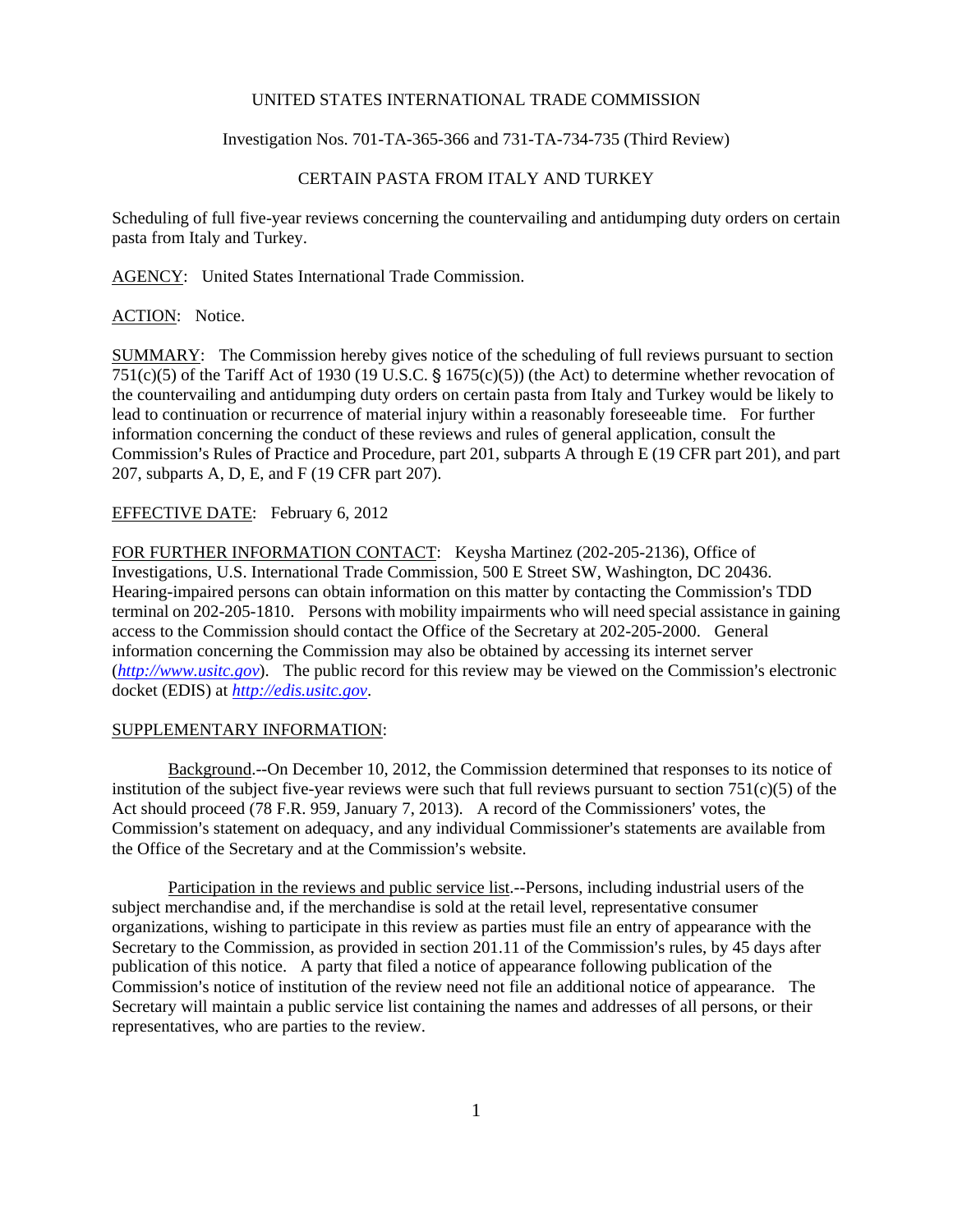Limited disclosure of business proprietary information (BPI) under an administrative protective order (APO) and BPI service list.--Pursuant to section  $207.7(a)$  of the Commission's rules, the Secretary will make BPI gathered in these reviews available to authorized applicants under the APO issued in the reviews, provided that the application is made by 45 days after publication of this notice. Authorized applicants must represent interested parties, as defined by 19 U.S.C.  $\S$  1677(9), who are parties to the reviews. A party granted access to BPI following publication of the Commission's notice of institution of the review need not reapply for such access. A separate service list will be maintained by the Secretary for those parties authorized to receive BPI under the APO.

Staff report.--The prehearing staff report in the reviews will be placed in the nonpublic record on June 18, 2013, and a public version will be issued thereafter, pursuant to section 207.64 of the Commission's rules.

Hearing.--The Commission will hold a hearing in connection with the reviews beginning at 9:30 a.m. on July 9, 2013, at the U.S. International Trade Commission Building. Requests to appear at the hearing should be filed in writing with the Secretary to the Commission on or before July 1, 2013. A nonparty who has testimony that may aid the Commission's deliberations may request permission to present a short statement at the hearing. All parties and nonparties desiring to appear at the hearing and make oral presentations should attend a prehearing conference to be held at 9:30 a.m. on July 3, 2013, at the U.S. International Trade Commission Building. Oral testimony and written materials to be submitted at the public hearing are governed by sections  $201.6(b)(2)$ ,  $201.13(f)$ ,  $207.24$ , and  $207.66$  of the Commission's rules. Parties must submit any request to present a portion of their hearing testimony in camera no later than 7 business days prior to the date of the hearing.

Written submissions.--Each party to the reviews may submit a prehearing brief to the Commission. Prehearing briefs must conform with the provisions of section 207.65 of the Commission's rules; the deadline for filing is June 27, 2013. Parties may also file written testimony in connection with their presentation at the hearing, as provided in section 207.24 of the Commission's rules, and posthearing briefs, which must conform with the provisions of section 207.67 of the Commission's rules. The deadline for filing posthearing briefs is July 18, 2013; witness testimony must be filed no later than three days before the hearing. In addition, any person who has not entered an appearance as a party to the reviews may submit a written statement of information pertinent to the subject of the review on or before July 18, 2013. On August 8, 2013, the Commission will make available to parties all information on which they have not had an opportunity to comment. Parties may submit final comments on this information on or before August 12, 2013, but such final comments must not contain new factual information and must otherwise comply with section 207.68 of the Commission's rules. All written submissions must conform with the provisions of section 201.8 of the Commission's rules; any submissions that contain BPI must also conform with the requirements of sections  $201.6$ ,  $207.3$ , and  $207.7$  of the Commission's rules. Please be aware that the Commission's rules with respect to electronic filing have been amended. The amendments took effect on November 7, 2011. See 76 Fed. Reg. 61937 (Oct. 6, 2011) and the newly revised Commission's Handbook on E-Filing, available on the Commission's website at http://edis.usitc.gov.

Additional written submissions to the Commission, including requests pursuant to section 201.12 of the Commission's rules, shall not be accepted unless good cause is shown for accepting such submissions, or unless the submission is pursuant to a specific request by a Commissioner or Commission staff.